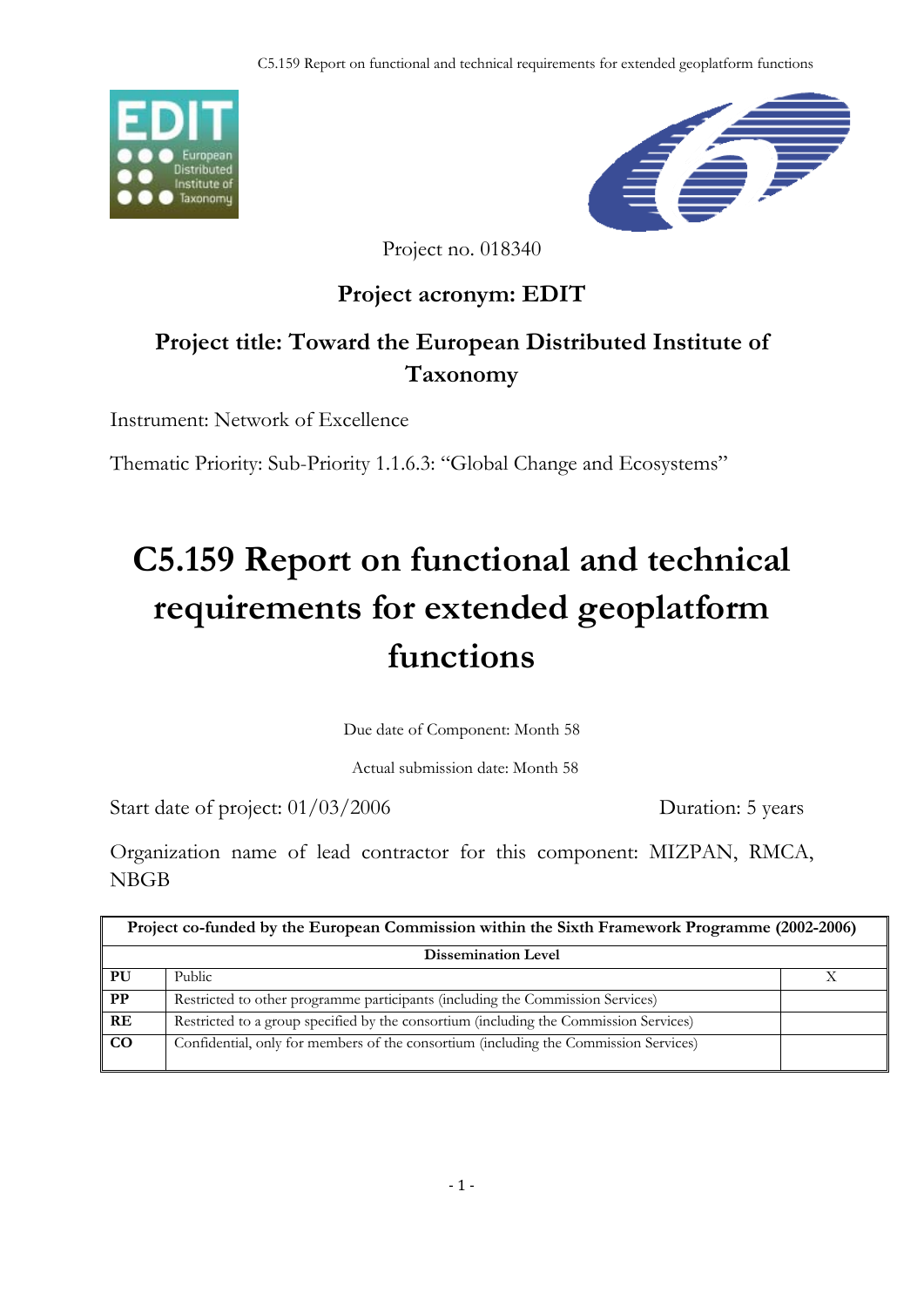This report presents functional and technical requirements for extended EDIT Geographical platform functionalities and scientific modules (taxonomic, morphological, phylogeographical, paleontological). It was compiled by Marcin Gąsior with a generous input from Patricia Mergen, James Davy and Franck Theeten and the colleagues from the EDIT developer mailing list.

#### **Introduction**

The Work Package 5.4 aims at providing a comprehensive, robust, intuitive platform to support scientific studies respecting international standards, but without burdening the user with technical details. The integrated framework tools – the EDIT MapViewer and the EDIT Map REST Service – are intended to offer services useful for taxonomic research that is providing the instruments for taxonomists to perform geographical analysis and interpretation, and to prepare the result for publication.

The EDIT MapViewer – an easy to use, online mapping service – is a handy tool for taxonomists working with their own data. Its modular construction allows adding new modules and functionalities which appear to be needed. During the EDIT project period, new demands emerged and some initial requirements were not satisfied. These issues can be implemented in the future.

#### **Scientific modules**

– The taxonomic module should include functionalities of enhanced inventory (spatial) completeness analysis, gap analysis and basic species distribution modelling algorithms. Inventory completeness analysis function and gap analysis are already implemented in a limited scope in the current version of the MapViewer. It should be refined, enhanced by new calculations and made available for areas smaller than 1 degree quadricule.

Species distribution modelling is nowadays an area of high interest for taxonomists. Using specimen sampling locations in conjunction with environmental information, one can estimate habitat suitability and search for potential sampling regions.

– The morphological module should contain methods applied by *geometric morphometrics* which assesses the distribution of "landmarks" – points described by a tightly defined set of rules. In combination with geographical datasets, this would allow to determine distribution of morphological variants of a same taxon or of related taxa.

– The phylogeographical module should allow studying the historical processes that may be responsible for the contemporary geographic distribution of individuals. This can be accomplished by considering the geographic distribution of individuals in light of the patterns associated with a gene genealogy.

Both the phylogeography and detection of morphological variants by geospatial regions are considered as adequate services to assist taxonomists in their revisions of taxa or descriptions of new taxa.

– The paleontological module should provide plate tectonics maps as well as geological maps. Moreover, the EDIT partners are requested to link WMS geological layers of their projects (GNOSIS, Onegeology) with the MapViewer and use its functionalities.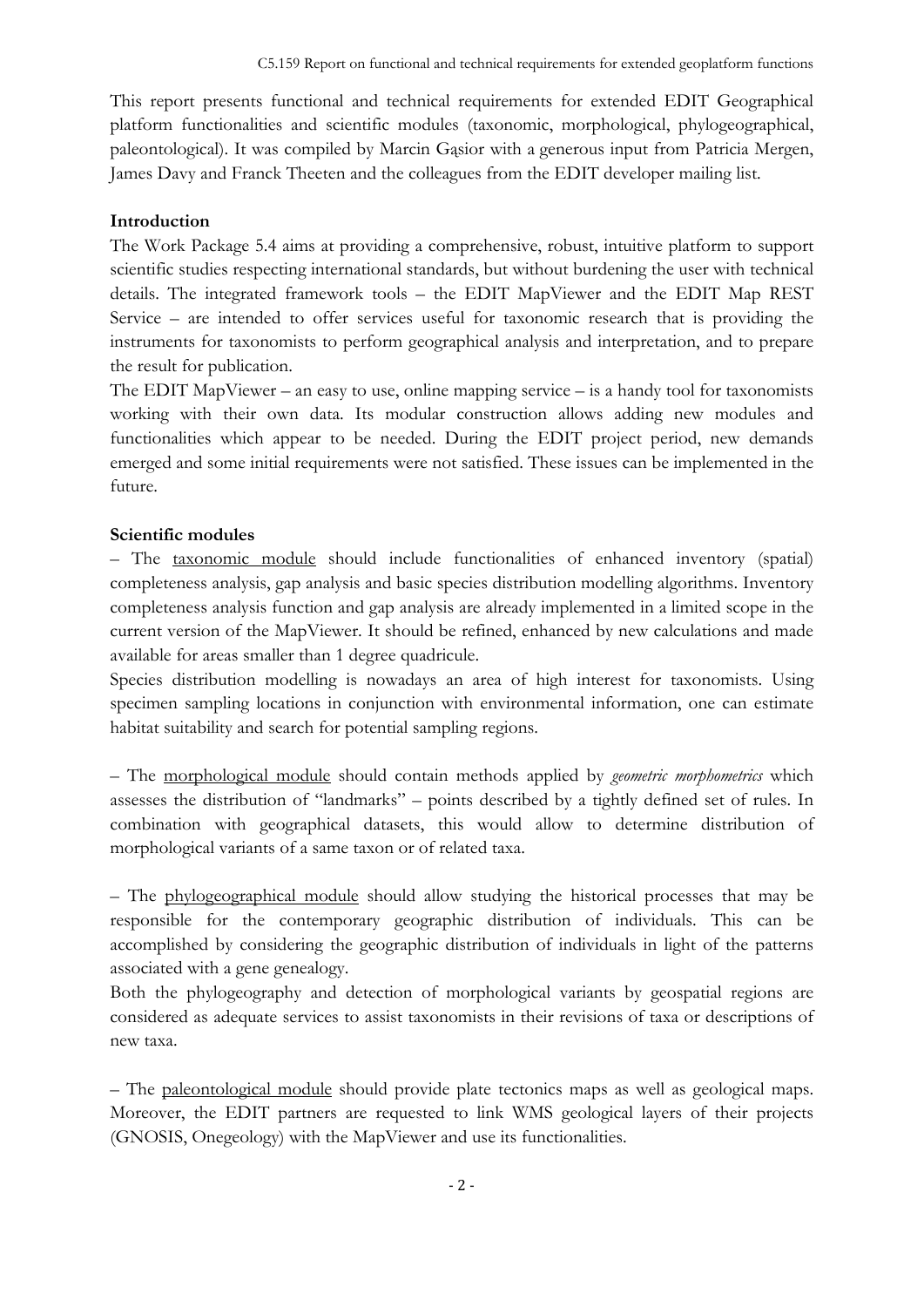#### **Requirements for enhanced functionality**

Functionality to upload user defined shapefiles (vector maps) via the REST Service and automatically register them to the WMS and display as a layer. A test prototype had been made by combining the "webfm" module of Drupal and the optional (and in development) REST interface of GeoServer, but was too unstable for being put into production.

Additional background layers for more informative maps production. The missing areas should be covered; this is oceans and seas for marine species mapping. Recently the NOAA ETOPO1 Raster image of the Earth and several Vmap0 layers have been uploaded intro the EDIT WMS and underlying PostGIS database, but they are not available for the whole Globe.

Improved cartographic capabilities through the tools that allow the user design or change the style (coloring, line properties) of the layer (especially of imported shapefiles) as well as define customized legend. The development of such tools, based on OGC XML standards, requires building a specific interface and can be done in the extended EDIT project. Moreover, the Projections module should be enhanced to use broaden set of predefined projections, but also offer the possibility to change projections parameters to better suit specific areas.

More functional Map REST Services (points.php and areas.php) should establish interactive user interface and allow querying metadata when clicking on a point and introducing zooming and panning capabilities. The REST Services cannot directly offer these functionalities as they return a static image in PNG format, but provide the description in JSON format of the underlying URLs of the base WMS layers and legends. These URLs than can be integrated with JavaScript application such as OpenLayers. The example websites are: http://wp6-cichorieae.etaxonomy.eu/portal/ and http://www.palmweb.org/.

#### **Geoplatform sustainability**

There is users request for the EDIT Geographic platform services to be part of the EDIT platform Open Source community, with a network of high availability servers, redundancy, mirroring and using virtual machines.

It is also planned to set up a developer community which members would implement new functions, enhance the system and fix reported bugs. The Concurrent Version System (CVS) would be used to work on the code jointly, instantly share the achievements and avoid forking of the developments.